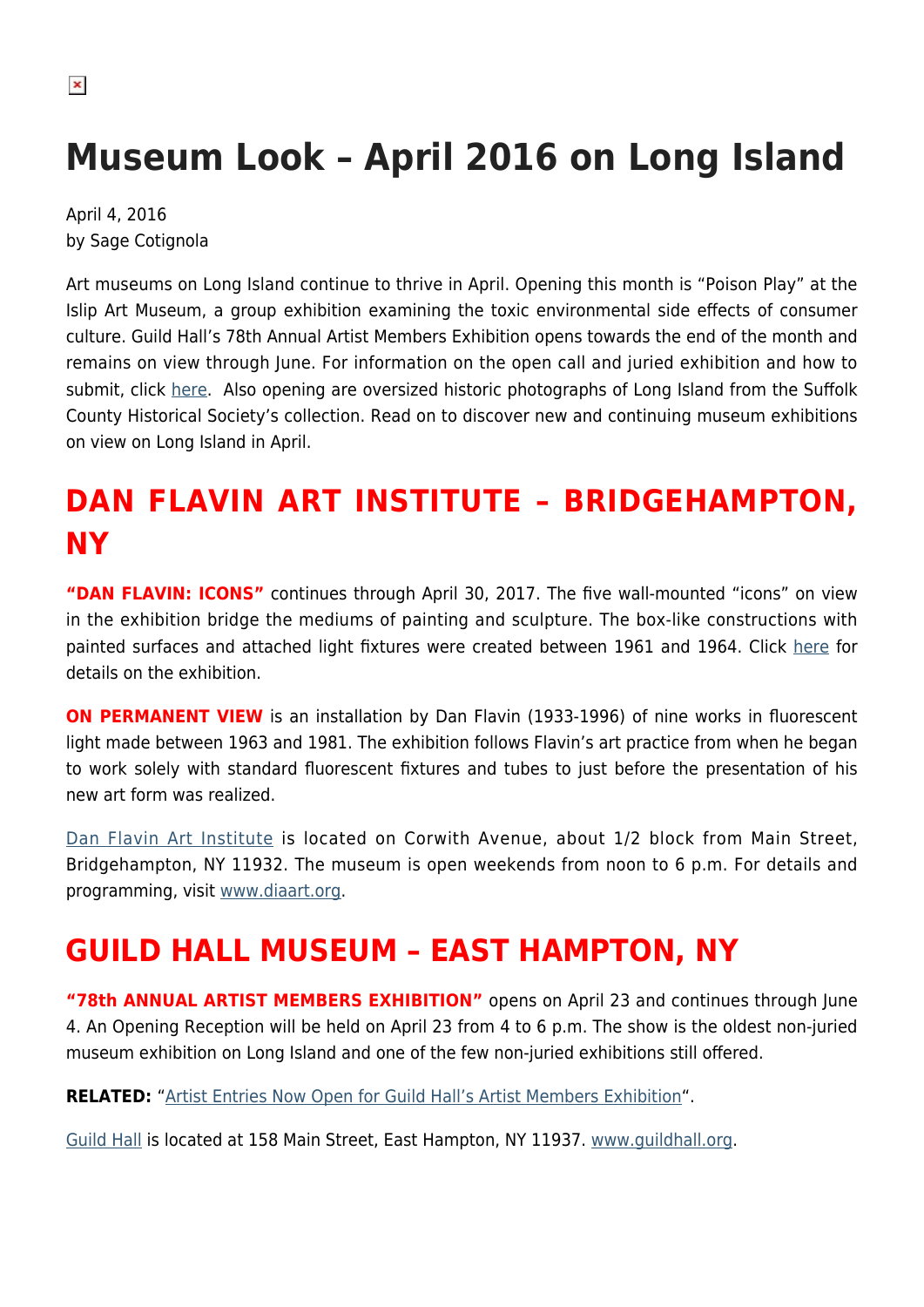#### **HECKSCHER MUSEUM OF ART – HUNTINGTON, NY**

**"LONG ISLAND'S BEST: YOUNG ARTISTS AT THE HECKSCHER MUSEUM 2016"** opens on April 9 and continues through May 15, 2016. An Opening Reception and Awards Ceremony takes place on April 16 at 5:30 p.m. The exhibition features approximately 80 young artists from grades 9 through 12 in Long Island schools.

[The Heckscher Museum of Art](https://hamptonsarthub.com/author/heckscher-museum-of-art/) is located at 2 Prime Avenue, Huntington, NY 11743. [www.heckscher.org](http://www.heckscher.org).

#### **HOFSTRA UNIVERSITY MUSEUM – HEMPSTEAD, NY**

**"IN PRINT"** continues through September 18, 2016 in the David Filderman Gallery. The exhibition presents works made with a variety of printmaking processes such as relief, intaglio, planographic, and stencil. Works are drawn from the museum's collections and date from the late 16th to the 21st century.

**"AFRICA: SUB-SAHARAN DIVERSITY"** continues through August 12, 2016 in the Emily Lowe Gallery. Drawn exclusively from the Museum's Collections, the exhibition presents art and artifacts from cultures across West and Central Africa. Masks, weapons, sculptures, and jewelry will be on view.

 $\pmb{\times}$ 

.

.

Democratic Republic of the Congo, Kuba peoples, Helmet Mask (Bwoom), 19th-20th Century, Hofstra University Museum Collections, Gift of Mr. and Mrs. Sol Levitt.

The Hofstra University Museum is located at 112 Hofstra University, Hempstead, NY 11549.

The Emily Lowe Gallery is located at Emily Lowe Hall on the South Campus. The David Filderman Gallery is located on the ninth floor of the Joan and Donald E. Axinn Library on the South Campus. [www.hofstra.edu.](http://www.hofstra.edu)

#### **ISLIP ART MUSEUM – EAST ISLIP, NY**

**"POISON PLAY"** opens on April 10 and continues through June 5, 2016. An Opening Reception takes place on April 24 from 1 to 4 p.m. Artists on view include [Margaret DeLima,](http://margaretdelima.com/home.html) [Scott McIntire,](https://hamptonsarthub.com/2015/07/21/scott-mcintire-a-close-up-view-of-the-life-around-us/) John Sabraw and [Anne Seelbach](http://anneseelbach.com). The exhibition explores our carbon footprint, the abuse of natural resources and works born from destruction. Curated by Beth Giacummo.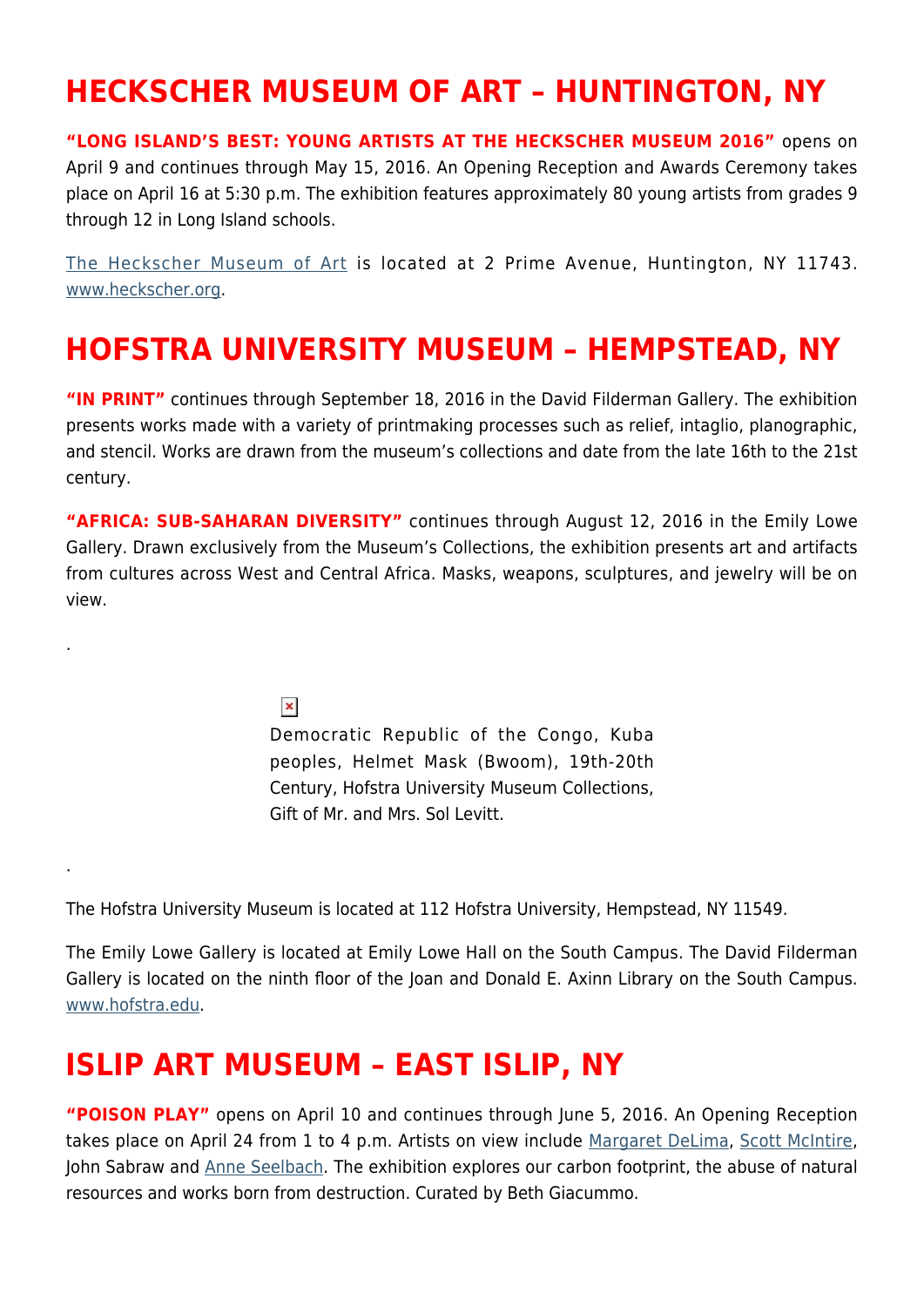The Islip Art Museum is located at 50 Irish Lane, East Islip, NY 11730. [www.islipartmuseum.org.](http://www.islipartmuseum.org)

 $\pmb{\times}$ 

.

.

.

.

"Power Pole #37.5" by Scott McIntire. Enamel on canvas, 18 x 24 inches.

#### **LONG ISLAND MUSEUM – STONY BROOK, NY**

**"THE BRUSH IS MY PEN: ART THAT TELLS STORIES"** continues through July 30, 2016. The exhibition explores American art in the narrative tradition, from the 1820s through today. 18 paintings, prints, and photographs chosen primarily from the Long Island Museum's permanent collection will be on view.

**"MORT KÜNSTLER: THE ART OF ADVENTURE"** continues through May 30, 2016. The features nearly 100 original artworks and ephemera by illustrator Mort Künstler. Künstler is known for his romance, adventure, and sporting illustrations as well as American Civil War and historical paintings.

The Long Island Museum is located at 1200 Route 25A, Stony Brook, NY 11790. For details and programming, visit [www.longislandmuseum.org.](http://www.longislandmuseum.org)

# **NASSAU COUNTY MUSEUM OF ART – ROSLYN HARBOR, NY**

**"KENNY SCHARF"** continues through July 10, 2016. A major player in the 1980s NYC street art movement, Kenny Scharf is recognized by his vibrant, large-scale paintings and playful installations. His imagery draws upon pop icons, advertising and consumer culture of the 1960s, including TV cartoon characters. The exhibition includes approximately 50 major paintings and sculptures from throughout the artist's career. Also on view are installations taken directly from the artist's former Brooklyn studio and loft space as a recreation of the artist's workspace.

**RELATED:** "[Kenny Scharf & '80s Street Art Opens at Nassau County Museum of Art"](https://hamptonsarthub.com/2016/03/17/exhibitions-museums-kenny-scharf-80s-street-art-opens-at-nassau-county-museum-of-art/) by Pat Rogers.

 $\pmb{\times}$ "Pink Frosted Cruller in Outer Space" by Kenny Scharf, 2010. Oil on linen, 24 x 24 inches. Private collection.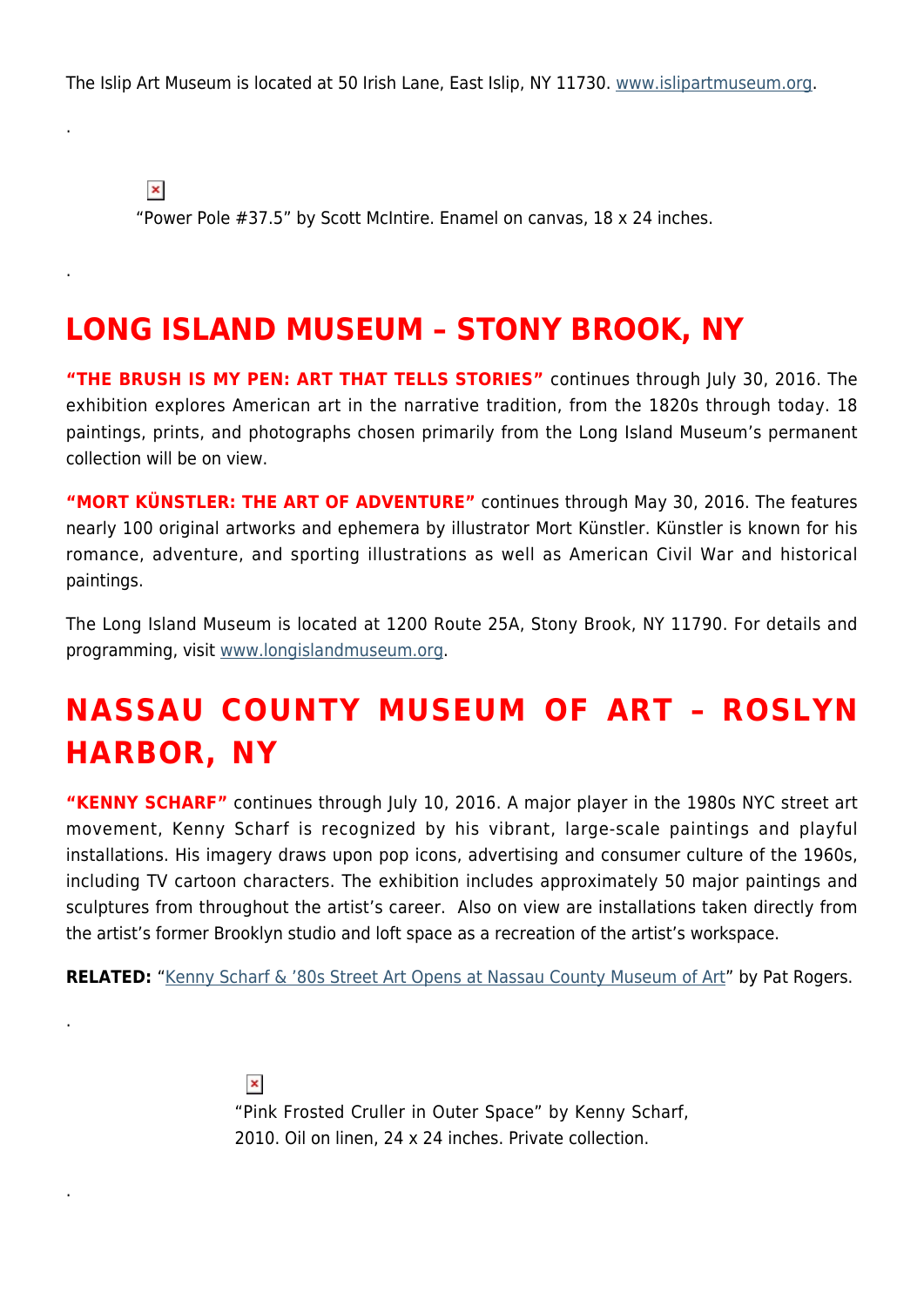"JOSEF ALBERS: FORMULATION: ARTICULATION" continues through July 10, 2016. On view will be Albers silkscreens from his "Formulation:Articulation" portfolio spanning 40 years. Works in the portfolio explore themes such as perception of color and spatial geometry.

[The Nassau County Museum of Art](https://hamptonsarthub.com/museum-guide/nassau-county-museum-of-art/) is located at One Museum Drive (just off Northern Blvd, Route 25A), Roslyn Harbor, NY 11576. [www.nassaumuseum.org](http://www.nassaumuseum.org).

## **PARRISH ART MUSEUM – WATER MILL, NY**

**"PARRISH PERSPECTIVES: CONNIE FOX: SELF AS…"** continues through April 24, 2016. The exhibition includes self-portraits drawn by Connie Fox inspired by the self-portraits of artist Max Beckmann and the photographs of writer Colette. Parrish Perspectives is a series of exhibitions in which the museum responds spontaneously to unique ways of thinking about art and the creative process.

**"PARRISH PERSPECTIVES: BRIAN GAMAN: VANISHING POINT"** continues through April 24, 2016. The exhibition features Gaman's ambiguous sculptures and enigmatic large-scale works on paper. Gaman's work employs a visual language that is unknowable and captivating and makes use of the simplest of visual gestures.

**"PARRISH PERSPECTIVES: LINDSAY MORRIS: YOU ARE YOU"** continues through April 24, 2016. Since 2007 Morris has been documenting a summer camp for gender-nonconforming children and their families. On view are a selection of photographs from the resulting body of work.

Exhibitions from the museum's permanent collection continue through October 30, 2016: "Inscape—The Inner Nature Of Things"; "American Views"; "James Brooks: Process of Discovery"; "Connections and Context"; "Collective Conversation"; "Home Sweet Home"; "Picturing Artists"; "Jean-Luc Mylayne" and "Close to Home".

**RELATED:** "[The Parrish Opens a Trio of Artist 'Perspectives'](https://hamptonsarthub.com/2016/03/10/exhibitions-parrish-opens-a-trio-of-artist-perspectives/)" by Pat Rogers.

[The Parrish Art Museum](https://hamptonsarthub.com/museum-guide/the-parrish-art-museum/) is located at 279 Montauk Highway, Water Mill, NY 11976. [www.parrishart.org](http://www.parrishart.org).

# **SOUTHAMPTON HISTORICAL MUSEUM & RESEARCH CENTER – SOUTHAMPTON, NY**

**"SOUTHAMPTON UNDER SIEGE: THE BRITISH OCCUPATION OF SOUTHAMPTON DURING THE REVOLUTIONARY WAR"** continues through December 31, 2016. The exhibition makes use of a timeline, maps, period rooms, artifacts, video, and a catalog to bring attention to the men, women, and children who lived in an isolated and occupied village from 1776 until the end of the revolutionary war.

The Southampton Historical Museum & Research Center's main campus is located at 17 Meeting House Lane, Southampton, NY 11968. [www.southamptonhistoricalmuseum.org](http://www.southamptonhistoricalmuseum.org).